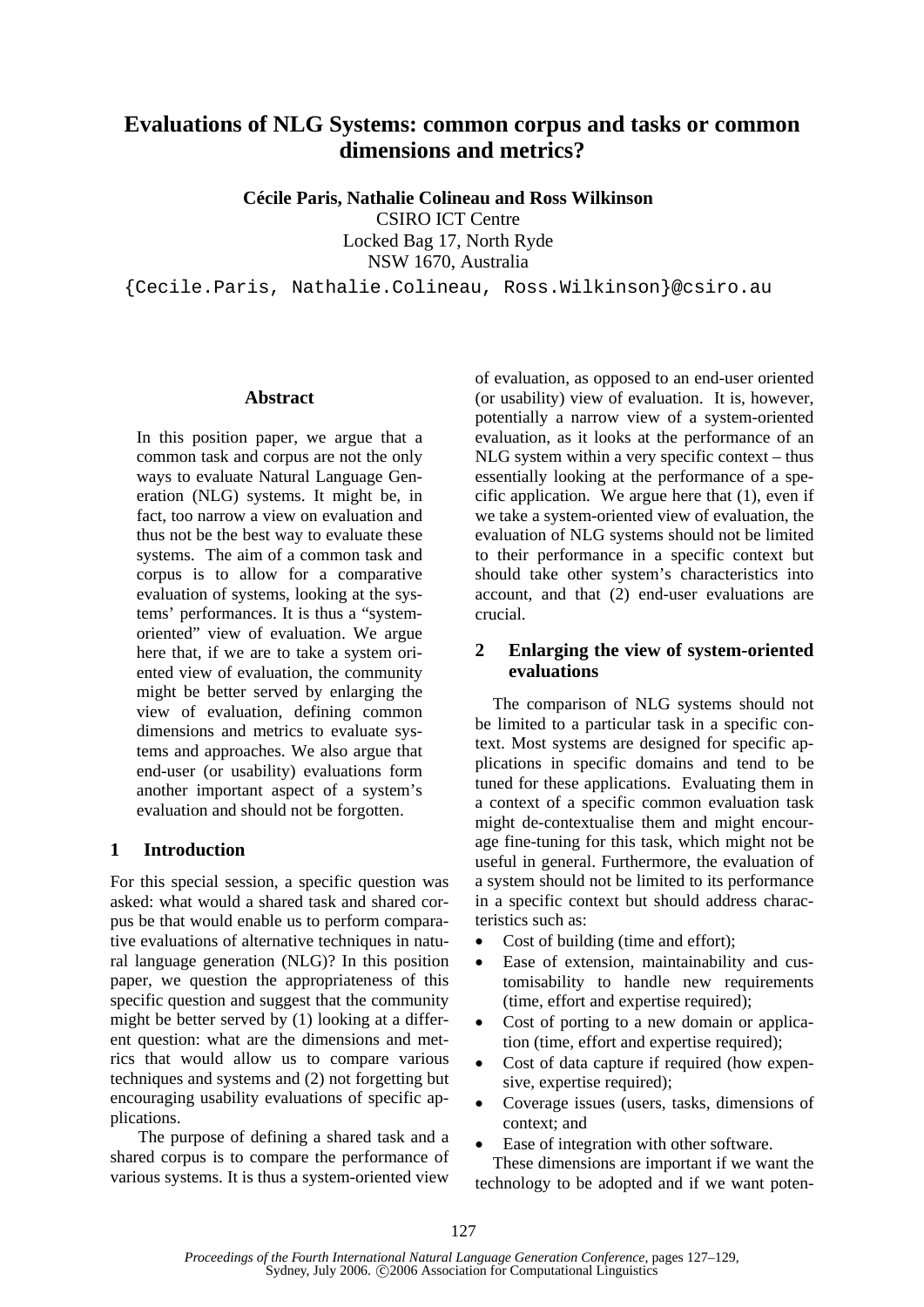tial users of the technology to be able to make an informed choice as to what approach to choose when.

Most NLG systems are built around a specific application. Using them in the context of a different application or domain might be difficult. While one can argue that basic techniques do not differ from one application to another, the cost of the modifications required and the expertise and skills needed may not be worth the trouble. It may be simply cheaper and more convenient to rebuild everything. However, firstly, this might not be an option, and, secondly, it may increase the cost of using an NLG approach to such an extent as to make it unaffordable. In addition, applications evolve over time and often require a quick deployment. It is thus increasingly desirable to be able to change (update) an application, enabling it to respond appropriately to the new situations which it must now handle: this may require the ability to handle new situations (e.g., generate new texts) or the ability to respond differently than originally envisaged to known situations. This is important for at least two reasons:

(1) We are designers not domain experts. Although we usually carry out a domain/corpus/task analysis beforehand to acquire the domain knowledge and understand the users' needs in terms of the text to be generated, it is almost impossible to become a domain expert and know what is the most appropriate in each situation. Thus, the design of a specific application should allow the experts to take on control and ensure the application is configured appropriately. This imposes the additional constraint that an application should be maintainable directly by a requirement specialist, an author, expert or potentially the reader/listener;

(2) Situations are dynamic – what is satisfactory today may be unsatisfactory tomorrow. We must be prepared to take on board new requirements as they come in.

These requirements, of course, come at a cost. With this in mind, then, we believe that there is another side to system-oriented evaluation which we, as designers of NLG systems, need to consider: the ease or cost of developing flexible applications that can be easily configured and maintained to meet changing requirements. As a start towards this goal, we attempted to look more precisely at one of the characteristics mentioned above, the cost of maintaining and extending an application, attempting to understand what we should take into account to evaluate a system

on that dimension. We believe asking the following questions might be useful. When there are new requirements:

(1) What changes are needed and do the modifications require the development of new resources, the implementation of additional functionality to the underlying architecture, or both?

(2) Who can do it and what is the expertise required? – NLG systems are now quite complex and require a lot of expertise that may be shared among several individuals (e.g., software engineering, computational linguistics, domain expertise, etc.).

(3) How hard it is? – How much effort and time would be required to modify/update the system to the new requirements?

In asking these questions, we believe it is also useful to decouple a specific system and its underlying architecture, and ask the appropriate questions to both.

## **3 Usability Evaluations of NLG Systems**

When talking about evaluation of NLG systems, we should also remember that usability evaluations are crucial, as they can confirm the usefulness of a system for its purpose and look at the impact of the generated text on its intended audience. There has been an increasing number of such evaluations – e.g., (Reiter *et al.*, 2001, Paris *et al.*, 2001, Colineau *et al*., 2002, Kushniruk *et al.*, 2002, Elhadad *et al*., 2005) – and we should continue to encourage them as well as develop and share methodologies (and pitfalls) for performing these evaluations. It is interesting, in fact, to note that communities that have emphasized common task and corpus evaluations, such as the IR community, are now turning their attention to stakeholder-based evaluations such as task-based evaluations. In looking at ways to evaluate NLG systems, we might again enlarge our view beyond reader/listener-oriented usability evaluations, as readers are not the only persons potentially affected by our technology. When doing our evaluations, then, we must also consider other parties. Considering NLG systems as information systems, we might consider the following stakeholders beyond the reader:

The **creators** of the information: for some applications, this may refer to the person creating the resources or the information required for the NLG system. This might be, for example, the people writing the fragments of text that will be later assembled